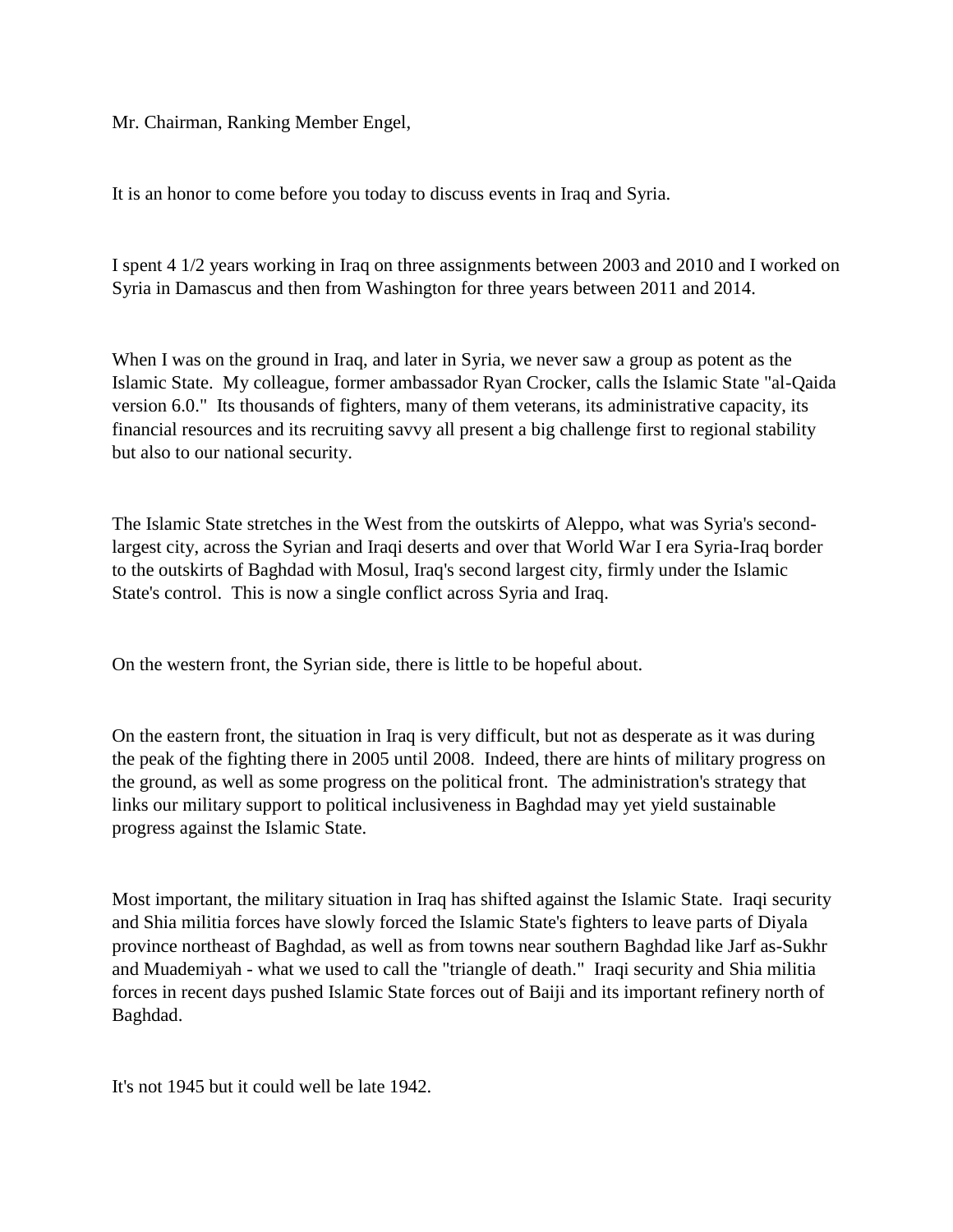The administration's rushing assistance to Kurdish fighters - Peshmerga - as well as its help to steady remaining elements of the Iraqi Army have helped hugely, as have American airstrikes.

There are some hopeful signs on the political side too:

The central government in Baghdad and the Kurdish regional government for the first time agreed on a formula to start negotiations over their differences about the budget and the oil sector.

This is important to the Kurds: they have heavy military expenses as well as costs from its hosting over 200,000 Syrian refugees as well as some 850,000 Iraqi internally displaced persons (many from Mosul when the Islamic State captured the city last June). Their civil servants have had salary disruptions.

And this preliminary agreement is important to Baghdad - it shows the world that Iraq can solve tough political problems and demonstrates that the new government under Prime Minister Abadi is politically agile.

There is still far to go to reconcile the Kurdish Regional Government and the government in Baghdad. In particular, they must come to an agreement about how to manage oilfield development and exports. This will be especially harder given the Iraqi government's budget deficit due to lower oil exports and export prices.

And the Americans and the international coalition need to be careful as well. Merely arming the Kurds without also pushing for a sustainable political agreement between the Kurds and Baghdad will set up future battles over oilfields and land between the central government and the Kurds. We need to urge compromises on the two sides.

Finance Minister Hoshyar Zibari is close to the Kurdish Regional Government and the Oil Minister, Adil Abdel Mehdi, is from the Shia political coalition but in my firsthand experience relates well to the Kurdish political leadership. These two men are very capable, they are men of good will and if empowered to reach a conclusive deal that would settle the big problems between the central government and the Kurdish Regional Government. I am sure the administration is encouraging them forward.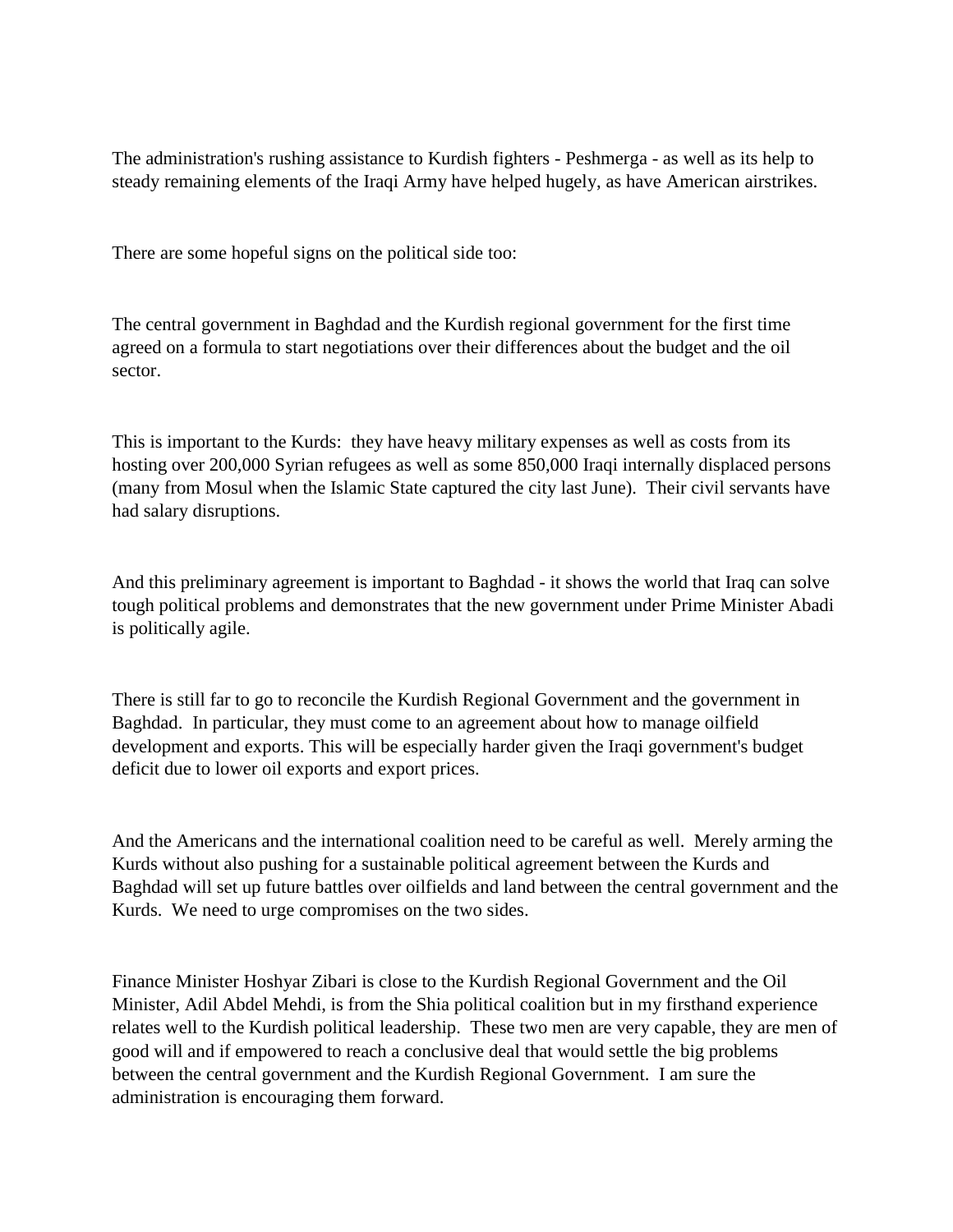It is vital for the stability of Iraq that a durable Kurdish-Baghdad deal be reached.

And it is vital to finding a sustainable, durable solution to the Islamic State problem in Iraq that Iraqi Sunni Arabs agree to join the fight against the Islamic State.

Here too there are some hopeful signs.

Above all, the Islamic State's own atrocious brutality is helping. Its massacres of Sunni Arab tribes' members in areas under its control have alienated many Sunni Arabs. Local councils in Anbar, Mosul and Salah ad-Din have called for volunteers from their Sunni Arab communities to fight the Islamic State. They claim that they will fight if given the material support. They also claim that this material support has been very slow to arrive.

Prime Minister al-Abadi is a very capable politician; his personality is very different from that of his predecessor. He has shown some sensitivity to the Sunni Arabs, and he also began to address the deep corruption problems in the Iraqi army by firing a couple dozen generals two weeks ago.

The Prime Minister has not, and cannot, however, fix all the sectarian problems that stress relations between Sunni and Shia Arabs in Iraq, however.

Many Shia, as well as Kurdish,, leaders are reluctant to give the Sunni Arab fighters arms. They fear the Sunni Arabs might one day use those same weapons against the Shia and the Kurds. The National Guard legislation has not yet received approval in Baghdad. Yet, without help from Baghdad, Sunni Arab population won't mobilize against the Islamic State. So again, we will have to be engaged not just with military advisors but also at a political level.

Moreover, the government in Baghdad depends on Shia militias, some of which are on our terrorism list, to push back against the Islamic State. Amnesty International and Human Rights Watch recently provided detailed reports about serious abuses committed by these militias against Sunni Arab civilians during the fighting. NPR earlier this week did a similar story about abuses against Sunni civilians at the hands of Kurdish Peshmerga. If forced to choose between the Islamic State or Shia or Kurdish militias, Sunni Arab communities will choose the Islamic State for safety. Thus, the Baghdad and Kurdish regional governments must tame those militias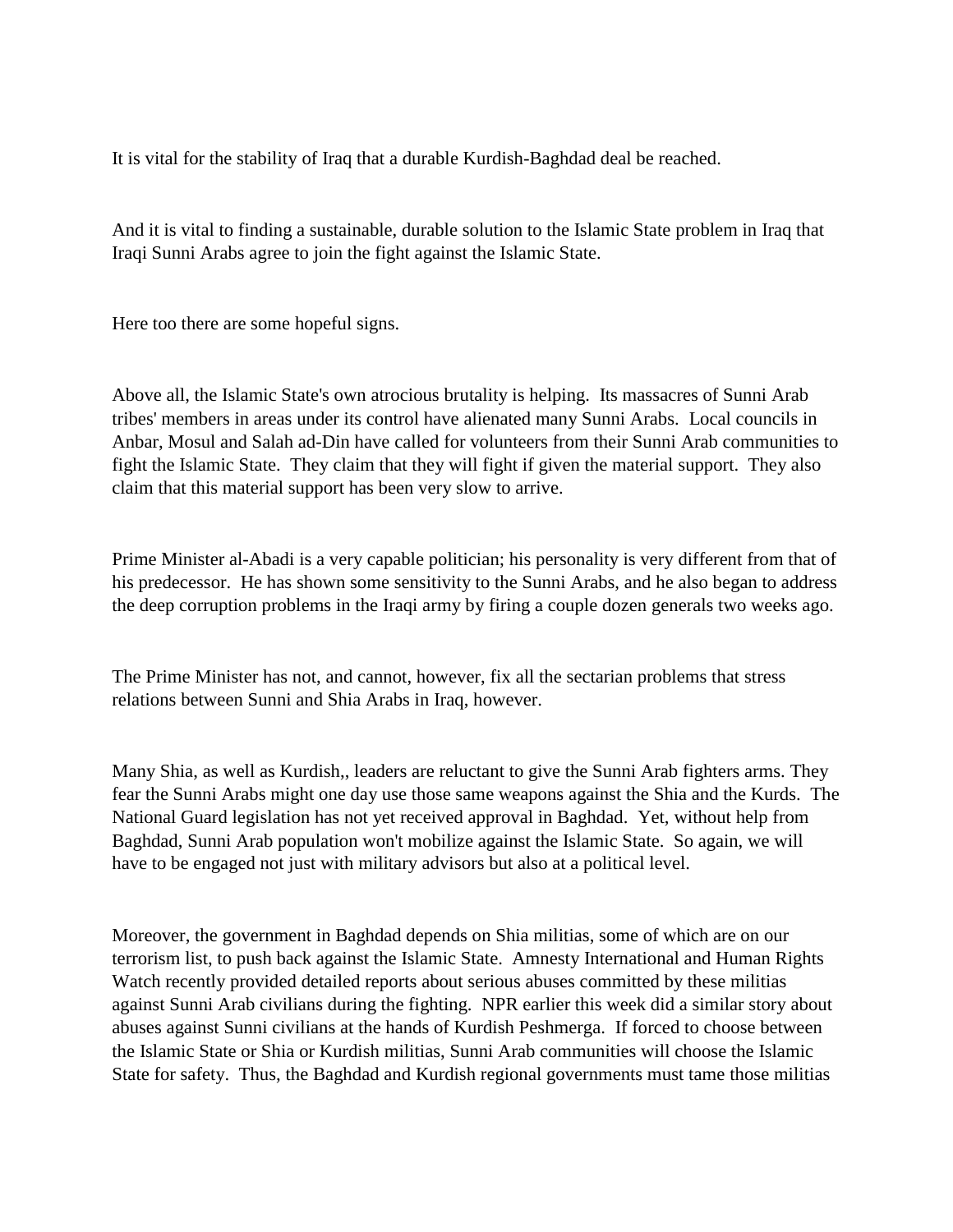if we are to gain lasting Sunni Arab support against the Islamic State in Iraq. That will be hard the Iranians and their friends inside the Iraqi government are promoting those Shia militias.

These difficulties pale in comparison to the challenges in Syria, however.

The plan to launch airstrikes now against the Islamic State and later train vetted fighters from the Syrian opposition to confront the Islamic State is not succeeding. The Islamic State advance stalled at the town of Kobani but elsewhere, such as in central Syria, the Islamic State's fighters are still advancing slowly.

Moreover, we have pounded Islamic State targets in Deir Zour where they confronted surrounded military units of the Asad regime. Those attacks enabled the regime to reopen previously closed supply lines and shift military assets, especially air assets, against moderate armed opposition fighters around Aleppo. In a sense, we have been Asad's air force in eastern Syria.

We pound Islamic State targets at Kobani where they are fighting a Kurdish group affiliated with the terrorist PKK organization. We are the Kurds' air force even though this is angering the Turks whose help against the Islamic State is vital if we are ultimately to destroy the group.

We have never attacked the Islamic State close to Aleppo where it confronts moderate Syrian fighters. So the moderates, fighting a two-front war against Asad and the Islamic State, received no direct relief from any of our attacks.

Instead, our air operations in northwestern Syria directly harmed the moderate armed groups. Our strikes against elements of the al-Qaida affiliated Nusra Front led the Nusra Front to suspect the moderates we've helped are, in fact, an American-backed fifth column against jihadis. Thus, Nusra two weeks ago launched a pre-emptive attack against moderate elements in northwestern Syria. Nusra largely routed them.

We didn't warn the moderate fighters about our strategy and what it could encompass, so they were surprised and unprepared for the air attacks and what Nusra Front response. Oddly, we don't discuss strategy with them at all, they tell us.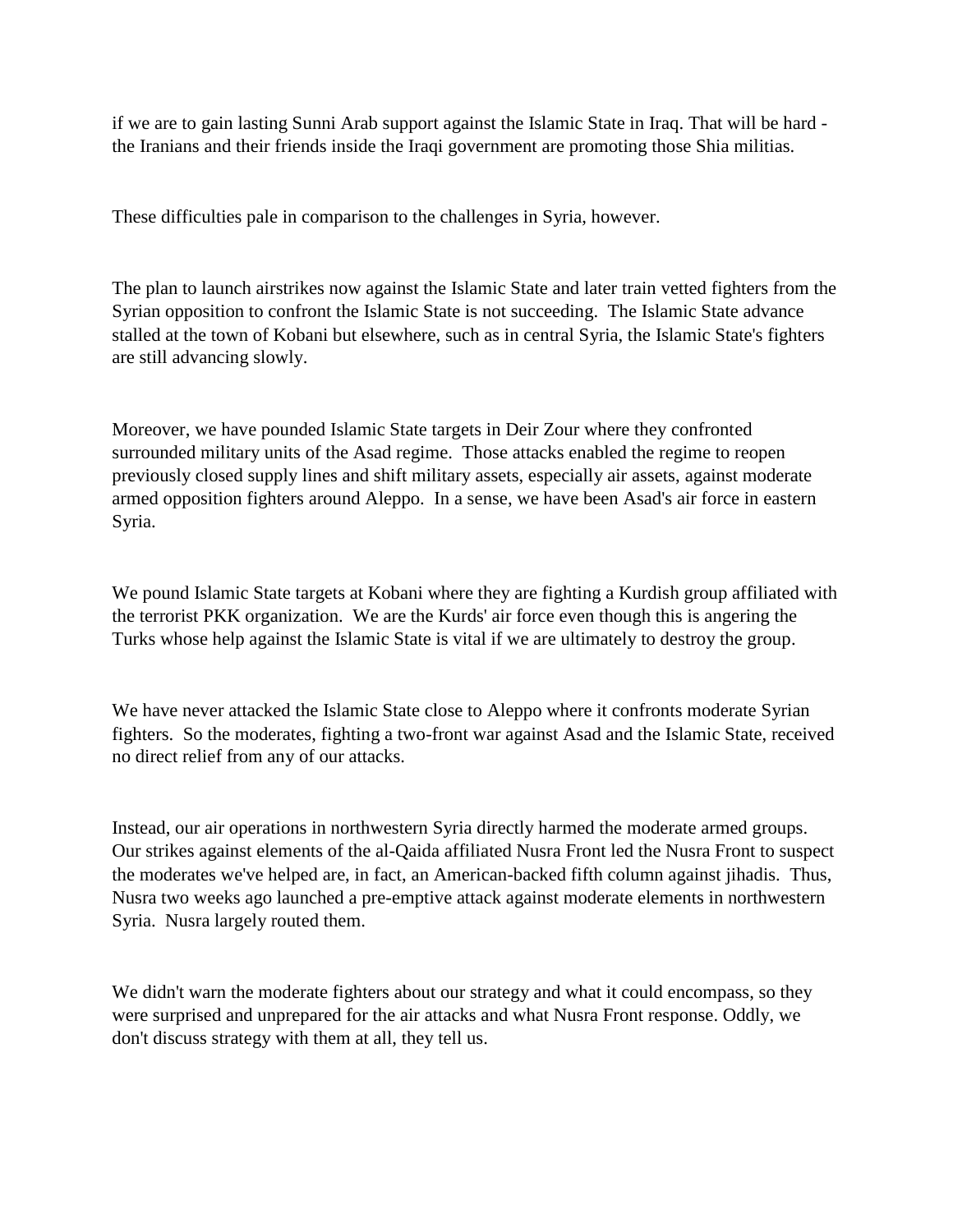Squeezed between the Asad regime and the jihadis, the moderate armed groups in northern Syria will not survive if this American/Coalition approach continues. Their morale problems are worse. They are more isolated politically as they get blamed for being American agents when other Syrians fighting the Asad regime get bombed by American aircraft. In a few months I doubt there will be a moderate opposition in the North.

Instead, there will be only jihadis from Nusra and the Islamic State against the Asad regime and Kurds allied with it. And I cannot see how that will help us contain, much less roll back, the Islamic State.

The UN's very capable envoy Steffan DeMistura has proposed a "freeze" in hostilities in Aleppo in the North since he thinks that both the moderate opposition and the regime now understand they face a common enemy in the Islamic State.

DeMistura's proposal would, if accepted by all sides, allow for humanitarian aid to reach Aleppo, a very laudable goal. The suffering of the Syrian people in cities like Aleppo is unimaginable.

There have been many local ceasefire attempts in the past but nearly all failed because there was no enforcement mechanism. Monitors don't suffice, as we saw with the ineffective UN observer mission in 2012.

An enforcement mechanism can't work without international backing. Regional states and international states providing material support to both sides in the conflict must agree about the utility of such ceasefires. And these countries must use their influence to ensure the warring sides abide by ceasefire terms. We've never had this yet; there is no international consensus about what to do about Syria.

Moreover, local ceasefires in a places like Aleppo won't deal with the jihadi problem. The Nusra Front and the Islamic State, both of which have forces near Aleppo, would not accept a ceasefire even if Asad does. Moreover, it is extremely unlikely that what remains of the moderate opposition in the North would join with Asad forces against Nusra or the Islamic State. After all the brutality, it is a fantasy to hope for such an alliance. Already one of the groups we have worked with, the Hazm Movement, has agreed to a truce with the Nusra Front so that they can both concentrate against the Asad regime in Aleppo.